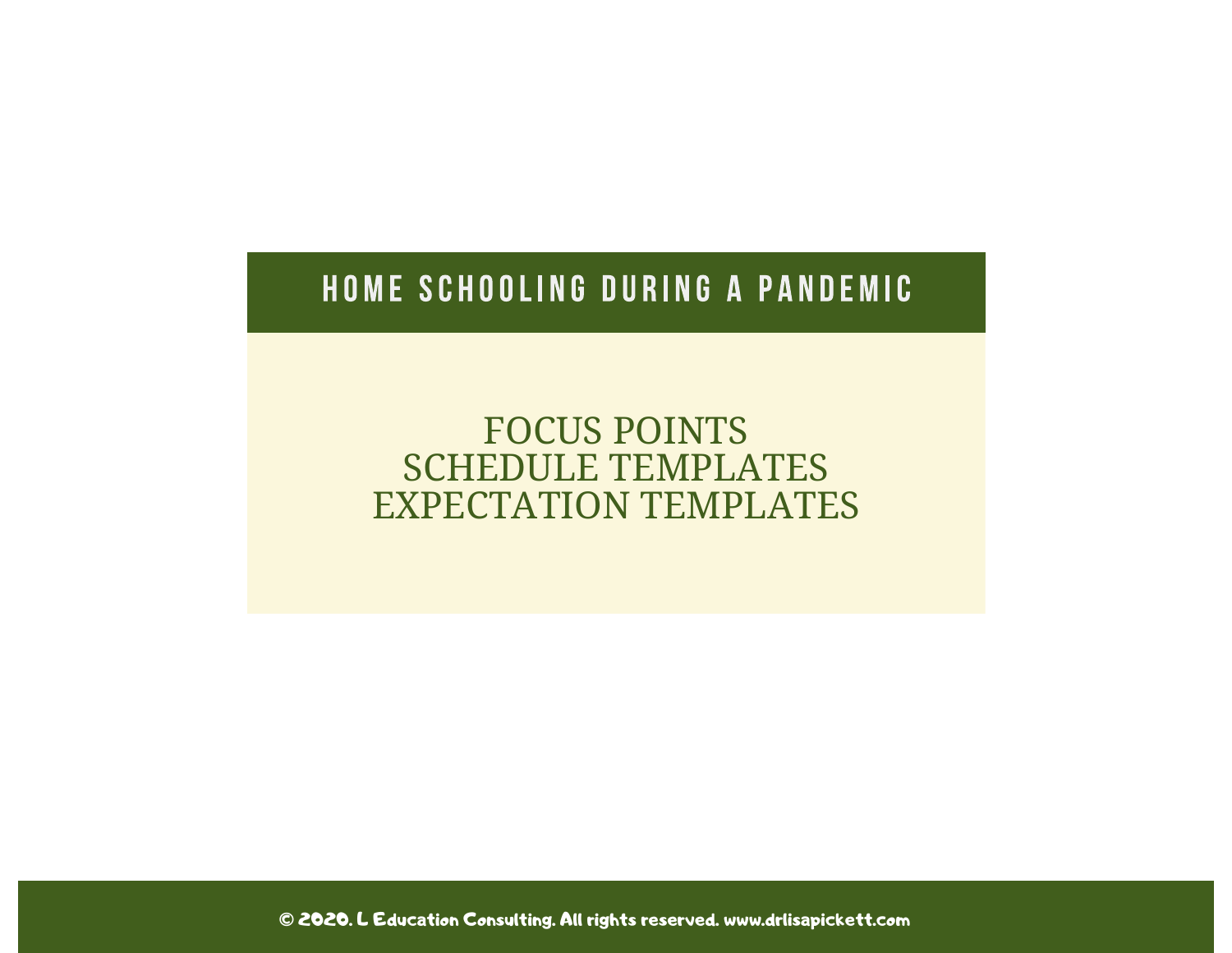## FOCUS POINTS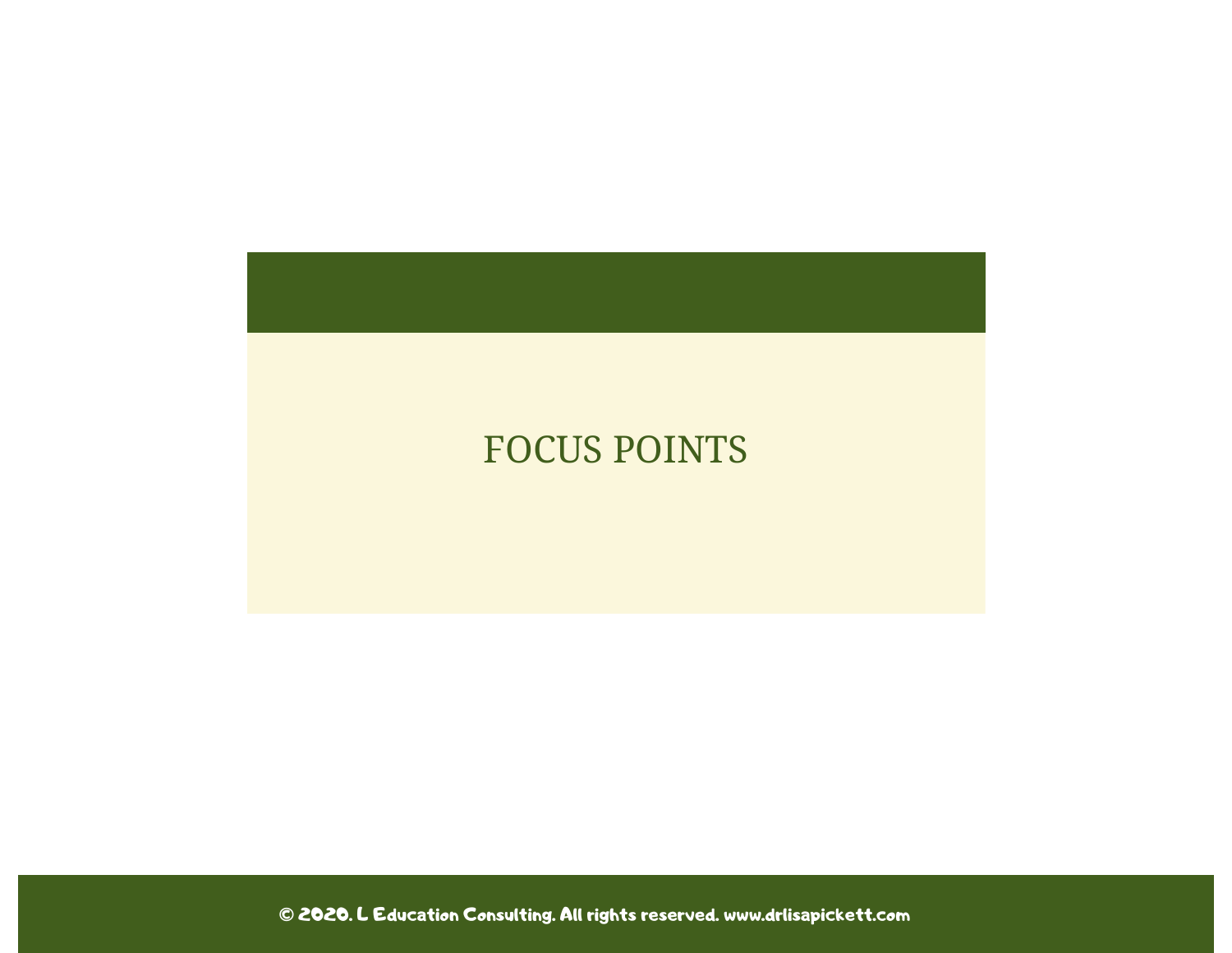#### **HOME SCHOOLING DURING A PANDEMIC FOCUS POINTS**

#### **This is temporary. I can do this.**



**Focus Adapt Adjust Breathe Believe Forgive Love Repeat**

#### **Manage Anxiety**

**1**

- Rest  $\bullet$  Pray
- Exercise
- lournal
- 
- Meditate
- Communicate Virtually

#### **\*Manage Soft Skills**

- Communication
- **•** Active Listening
- Interpersonal Skills
- Adaptability
- Problem Solving
- Research
- Conflict Resolution

**6**

#### **•** Establish Flexible Routines • Keep It Simple

• Expect Imperfection

• Practice Patience

**Manage Academics**

- Take Breaks
- Seek Help From Educational Resources/ **Educators**



#### **Manage Educational Safe Space(s)**

**3**

- Judgement Free Zone
- Embrace Mistakes/Questions
- Set-Up Resources
- Practice Flexible Learning: *Talk, Think, Do, See, Touch, Create, Inlcude Interests & Allow Choice*

#### **Manage Emotions**

- Acknowledge Emotions
- Don't Confuse Emotions With Weakness
- Encourage/Model Strategies: • Identify/Prevent Triggers Deep Breathing, Counting, Breaks, Healthy Outlets

**4**

#### **Manage Behaviors**

• Establish Expectations

**5**

- Allow Adaptation Time
- Anticipate/Prevent Triggers
- Mediate Conflicts
- Expect & Soothe Attention Seeking Behaviors

#### **\*See Soft Skills Packet for more information.**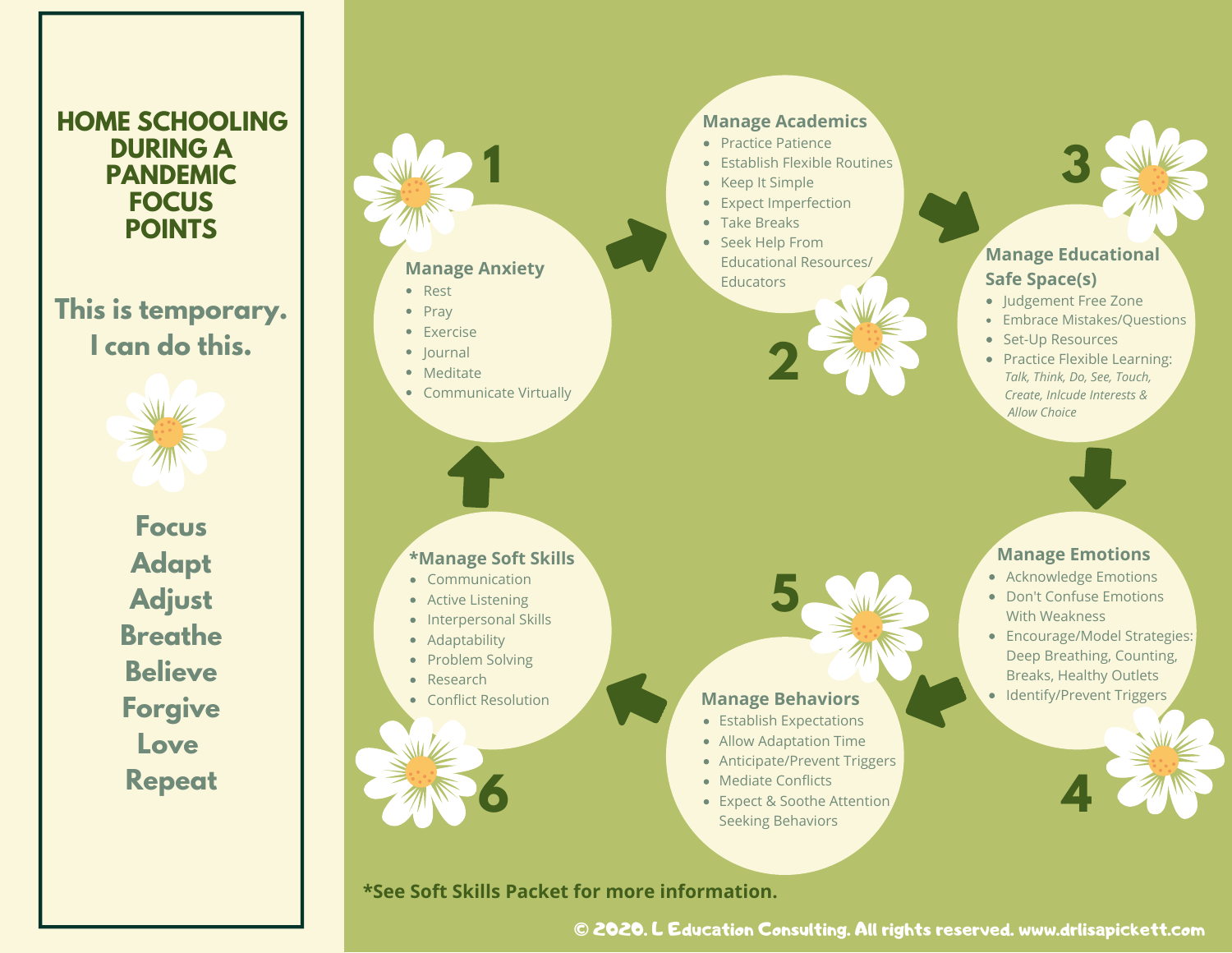### DETAILED BLANK SCHEDULE TEMPLATE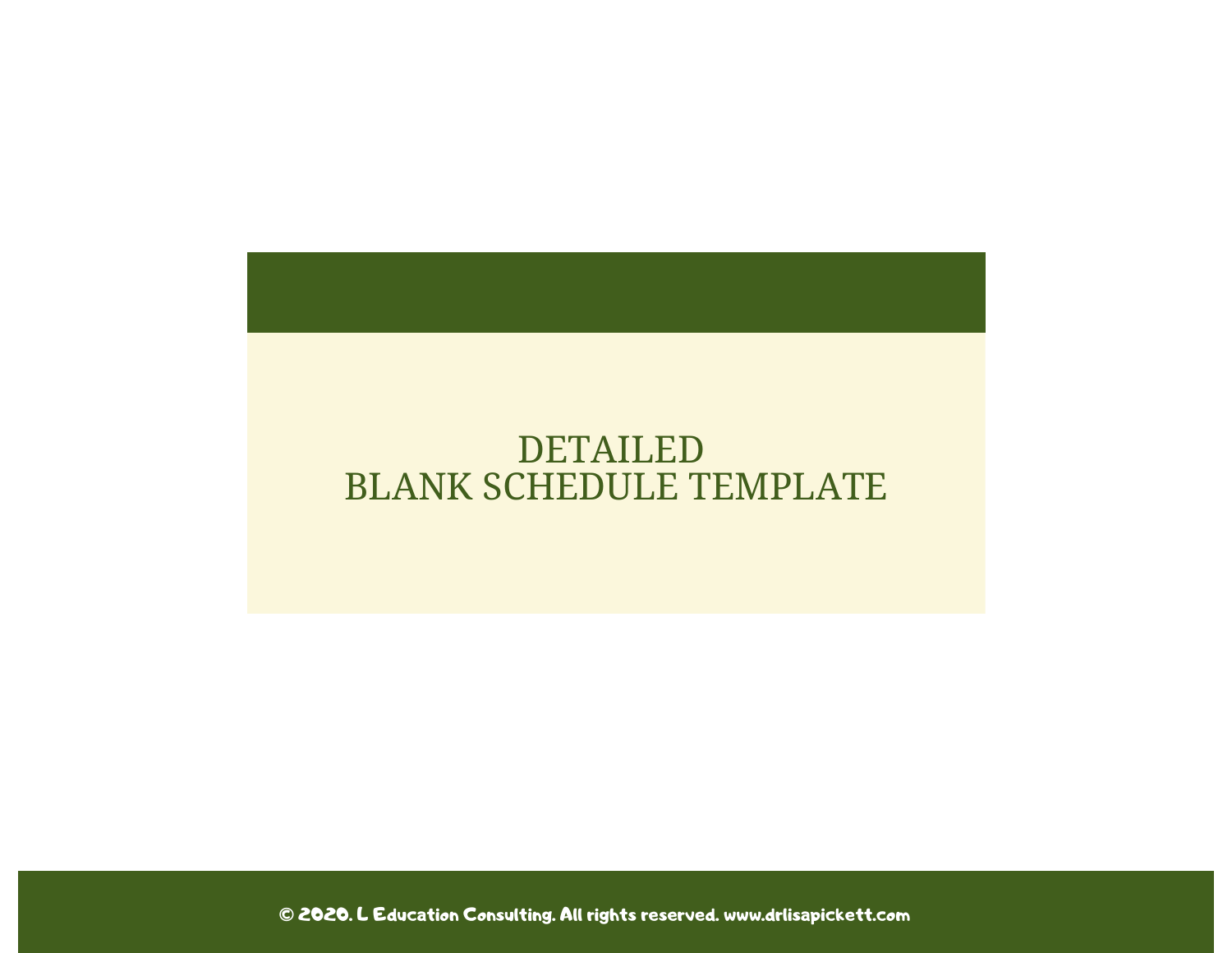

# MY HOME SCHOOL SCHEDULE

**Top 3 Absolutes: Physical Activity, Academics, & Independent Choice**

| <b>TIME</b> | <b>MONDAY</b> | <b>TUESDAY</b> | WEDNESDAY THURSDAY | <b>FRIDAY</b> |
|-------------|---------------|----------------|--------------------|---------------|
|             |               |                |                    |               |
|             |               |                |                    |               |
|             |               |                |                    |               |
|             |               |                |                    |               |
|             |               |                |                    |               |
|             |               |                |                    |               |
|             |               |                |                    |               |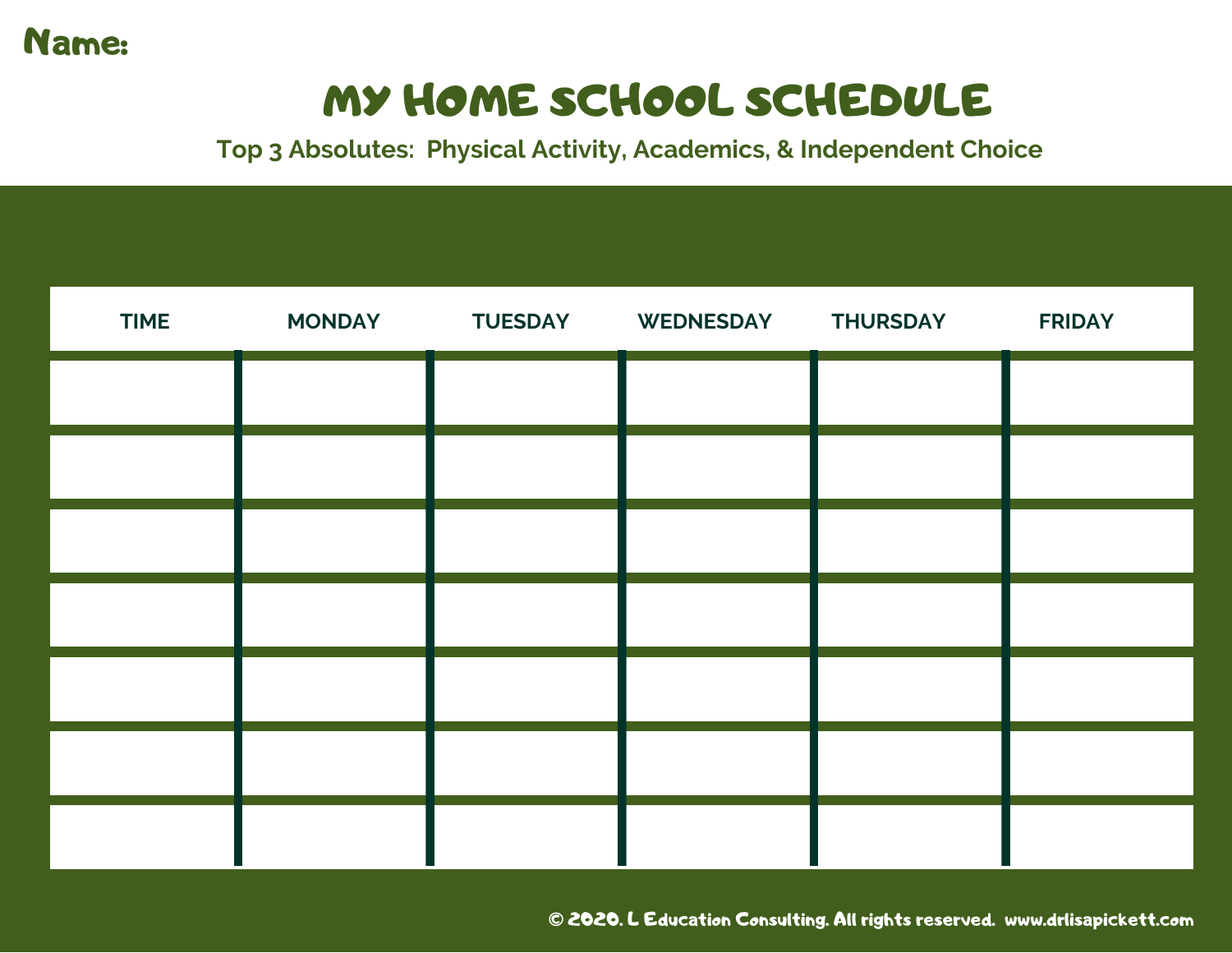### FLEXIBLE LOOSE LIST BLANK SCHEDULE TEMPLATE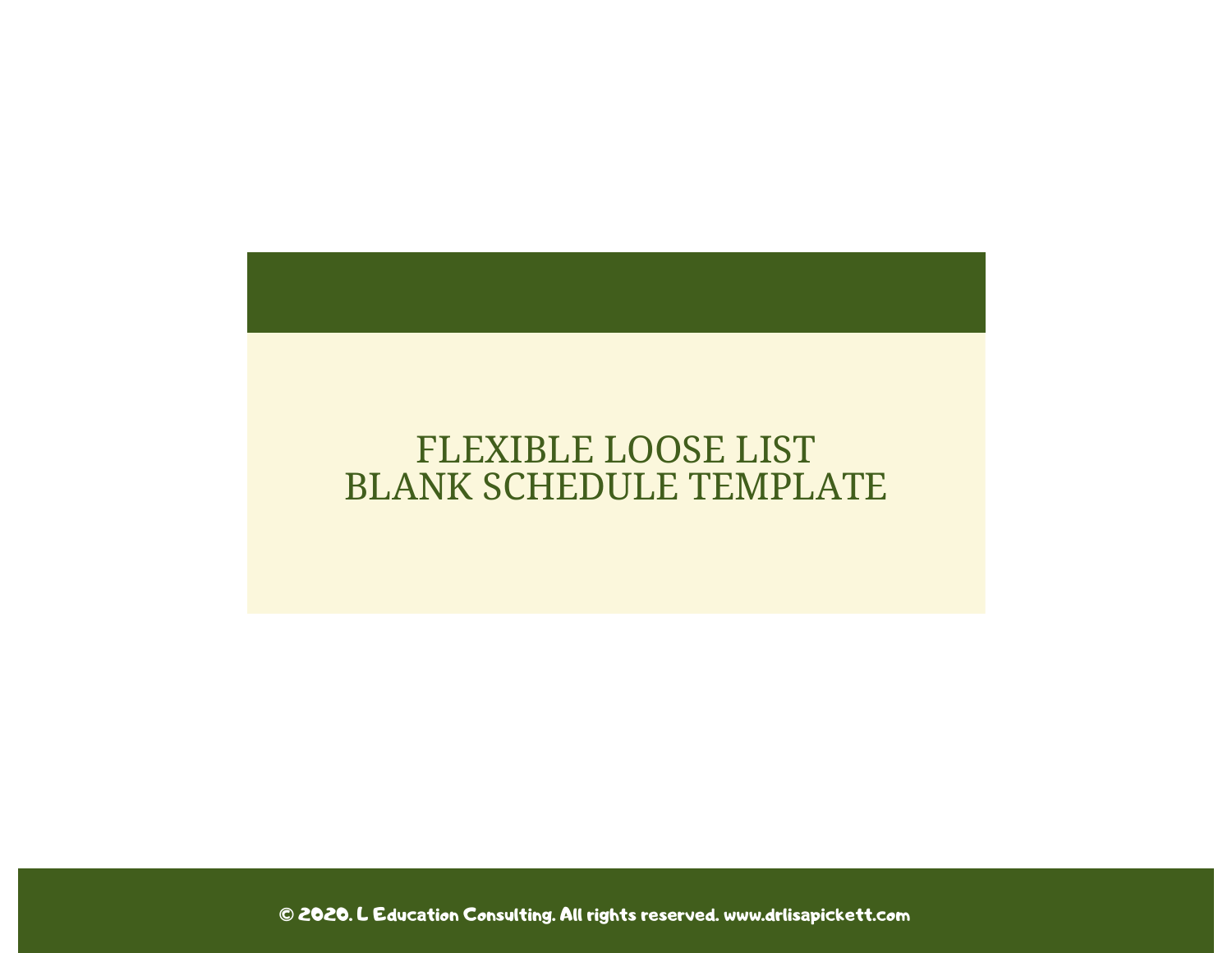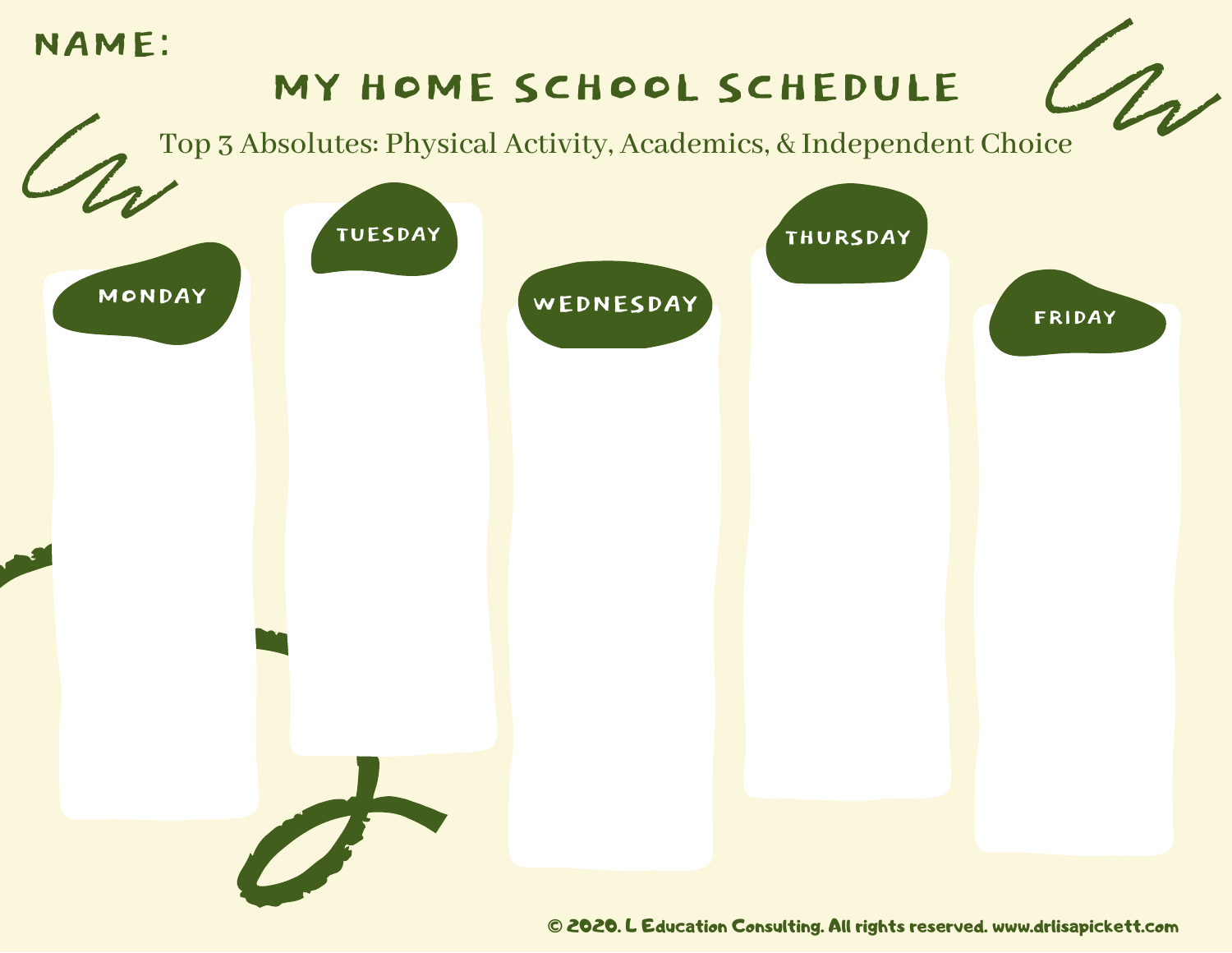### SCHEDULE EXAMPLE 1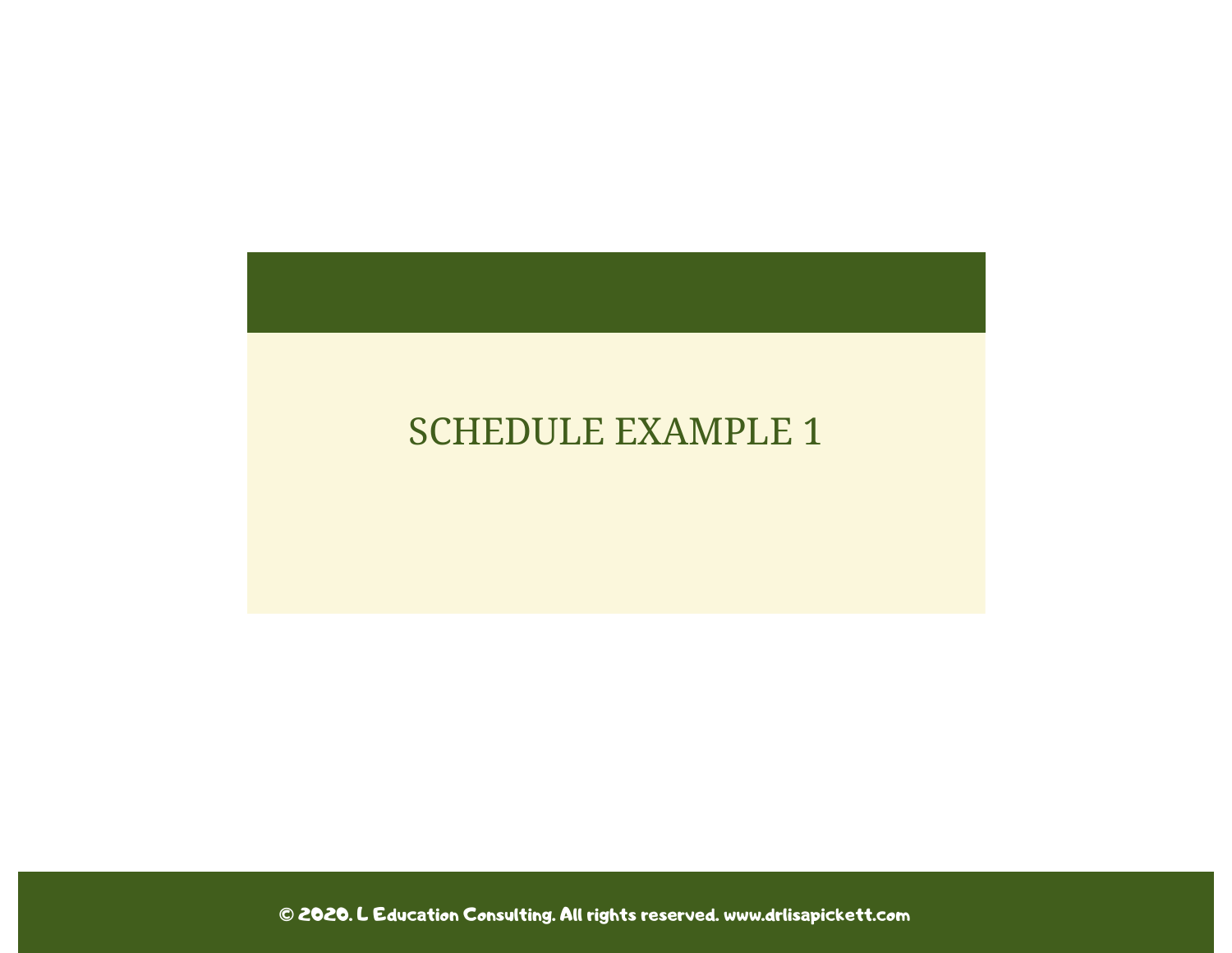### Name:

# MY HOME SCHOOL SCHEDULE

**Top 3 Absolutes: Physical Activity, Academics, & Independent Choice**

| <b>TIME</b> | <b>MONDAY</b>                                                 | <b>TUESDAY</b>                                                | <b>WEDNESDAY</b>                                              | <b>THURSDAY</b>                                               | <b>FRIDAY</b>                                                 |
|-------------|---------------------------------------------------------------|---------------------------------------------------------------|---------------------------------------------------------------|---------------------------------------------------------------|---------------------------------------------------------------|
|             | <b>Breakfast &amp; Dress</b>                                  | <b>Breakfast &amp; Dress</b>                                  | <b>Breakfast &amp; Dress</b>                                  | <b>Breakfast &amp; Dress</b>                                  | <b>Breakfast &amp; Dress</b>                                  |
|             | <b>Physical Activity</b>                                      | <b>Physical Activity</b>                                      | <b>Physical Activity</b>                                      | <b>Physical Activity</b>                                      | <b>Physical Activity</b>                                      |
|             | <b>Snack</b><br>&<br><b>Academics</b>                         | <b>Snack</b><br>&<br><b>Academics</b>                         | <b>Snack</b><br>&<br><b>Academics</b>                         | <b>Snack</b><br>&<br><b>Academics</b>                         | <b>Snack</b><br>&<br><b>Academics</b>                         |
|             | Lunch                                                         | Lunch                                                         | Lunch                                                         | Lunch                                                         | Lunch                                                         |
|             | <b>Academics</b>                                              | <b>Academics</b>                                              | <b>Academics</b>                                              | <b>Academics</b>                                              | <b>Academics</b>                                              |
|             | <b>Snack</b><br>R,<br><b>Independent Choice</b>               | <b>Snack</b><br><b>Independent Choice</b>                     | <b>Snack</b><br>ጼ.<br><b>Independent Choice</b>               | <b>Snack</b><br><b>Independent Choice</b>                     | <b>Snack</b><br>ጼ<br><b>Independent Choice</b>                |
|             | Dinner, Chores,<br><b>Independent Choice,</b><br><b>Sleep</b> | Dinner, Chores,<br><b>Independent Choice,</b><br><b>Sleep</b> | Dinner, Chores,<br><b>Independent Choice,</b><br><b>Sleep</b> | Dinner, Chores,<br><b>Independent Choice,</b><br><b>Sleep</b> | Dinner, Chores,<br><b>Independent Choice,</b><br><b>Sleep</b> |

Note: Time column is left blank for you to complete based on the individual needs of your family and children.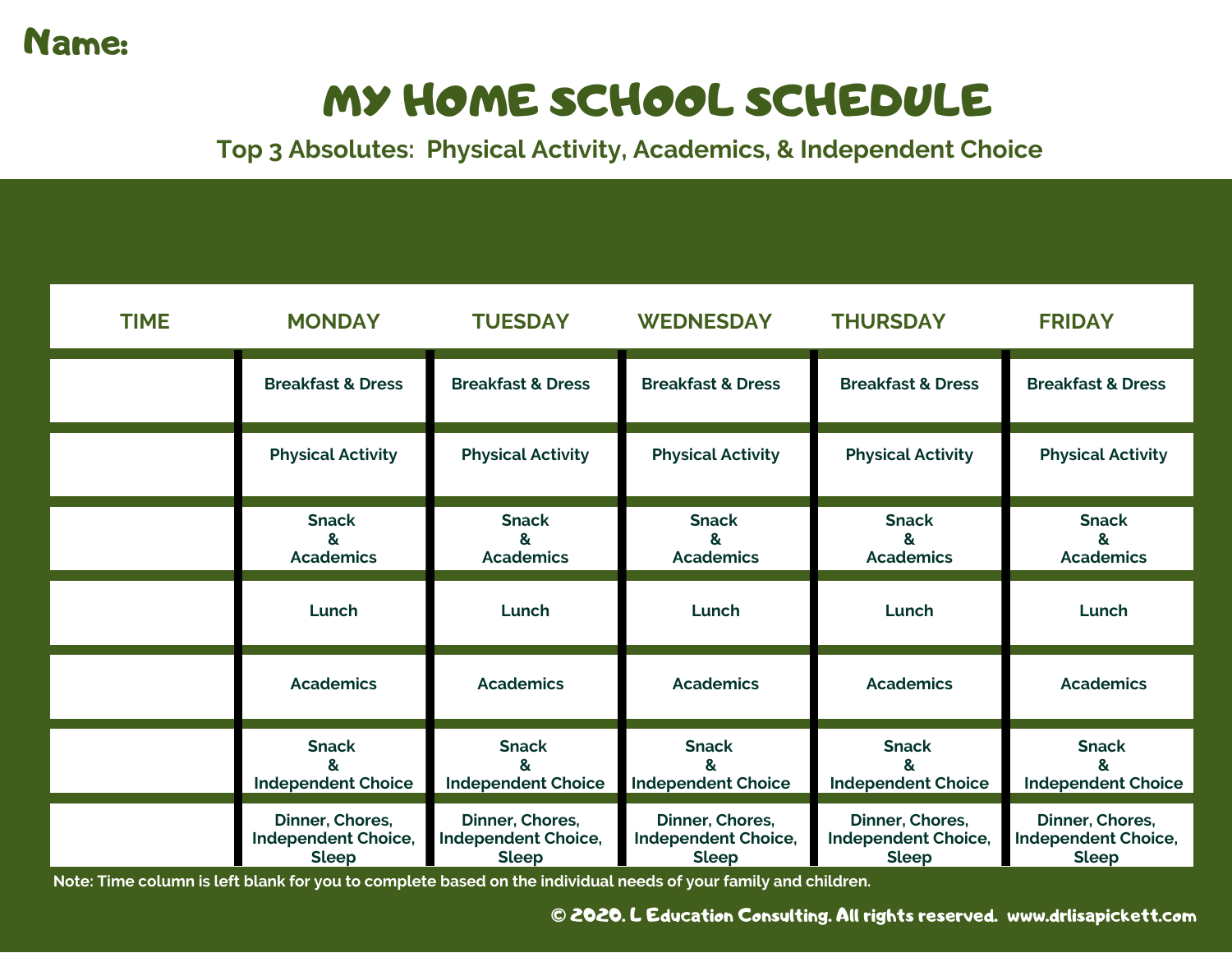### SCHEDULE EXAMPLE 2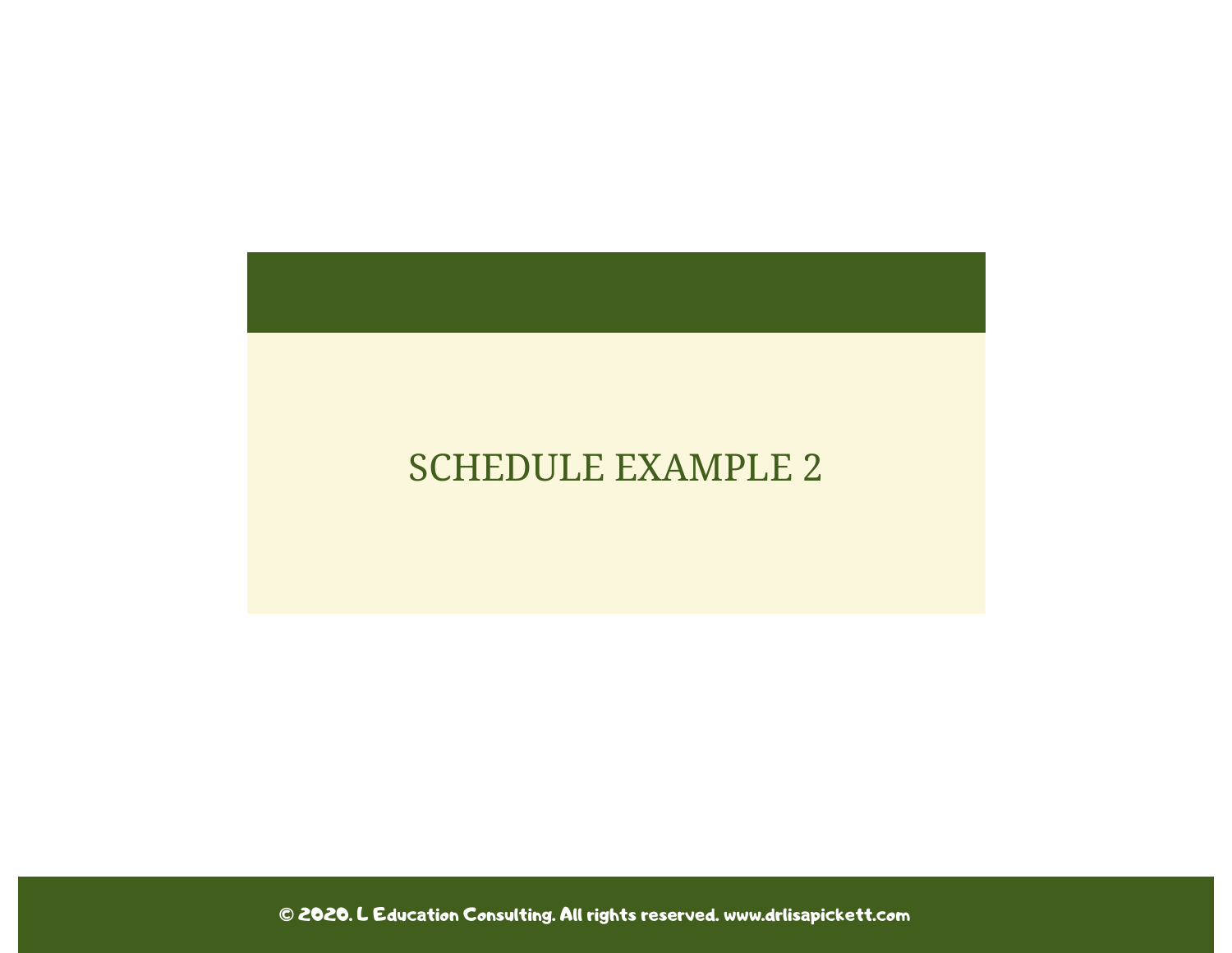

# MY HOME SCHOOL SCHEDULE

#### **Top 3 Absolutes: Physical Activity, Academics, & Independent Choice**

| <b>TIME</b> | <b>MONDAY</b>                                                | <b>TUESDAY</b>                                               | <b>WEDNESDAY</b>                                             | <b>THURSDAY</b>                                              | <b>FRIDAY</b>                                                |
|-------------|--------------------------------------------------------------|--------------------------------------------------------------|--------------------------------------------------------------|--------------------------------------------------------------|--------------------------------------------------------------|
|             | <b>Breakfast &amp; Dress</b>                                 | <b>Breakfast &amp; Dress</b>                                 | <b>Breakfast &amp; Dress</b>                                 | <b>Breakfast &amp; Dress</b>                                 | <b>Breakfast &amp; Dress</b>                                 |
|             | <b>Physical Activity</b>                                     | <b>Physical Activity</b>                                     | <b>Physical Activity</b>                                     | <b>Physical Activity</b>                                     | <b>Physical Activity</b>                                     |
|             | <b>Snack</b><br>&<br><b>Academics</b>                        | <b>Snack</b><br>&<br><b>Academics</b>                        | <b>Snack</b><br>&<br><b>Academics</b>                        | <b>Snack</b><br>ጼ<br><b>Academics</b>                        | <b>Snack</b><br>8<br><b>Academics</b>                        |
|             | Lunch                                                        | Lunch                                                        | Lunch                                                        | Lunch                                                        | Lunch                                                        |
|             | <b>Academics</b>                                             | <b>Academics</b>                                             | <b>Academics</b>                                             | <b>Academics</b>                                             | <b>Academics</b>                                             |
|             | <b>Physical Activity</b>                                     | <b>Physical Activity</b>                                     | <b>Physical Activity</b>                                     | <b>Physical Activity</b>                                     | <b>Physical Activity</b>                                     |
|             | Dinner, Chores,<br><b>Independent Choice</b><br><b>Sleep</b> | Dinner, Chores,<br><b>Independent Choice</b><br><b>Sleep</b> | Dinner, Chores,<br><b>Independent Choice</b><br><b>Sleep</b> | Dinner, Chores,<br><b>Independent Choice</b><br><b>Sleep</b> | Dinner, Chores,<br><b>Independent Choice</b><br><b>Sleep</b> |

Note: Time column is left blank for you to complete based on the individual needs of your family and children.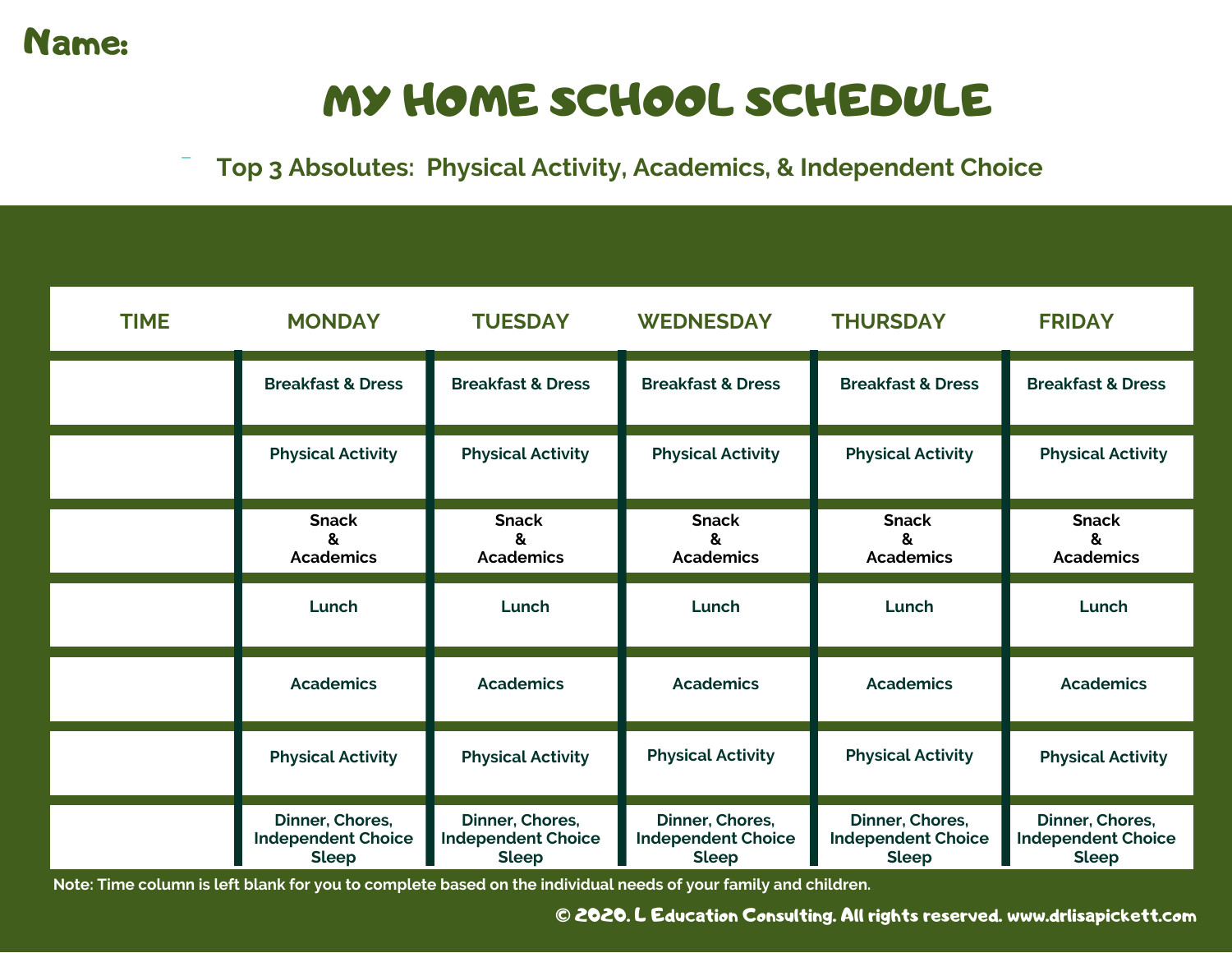### HOME SCHOOL EXPECTATIONS BLANK TEMPLATE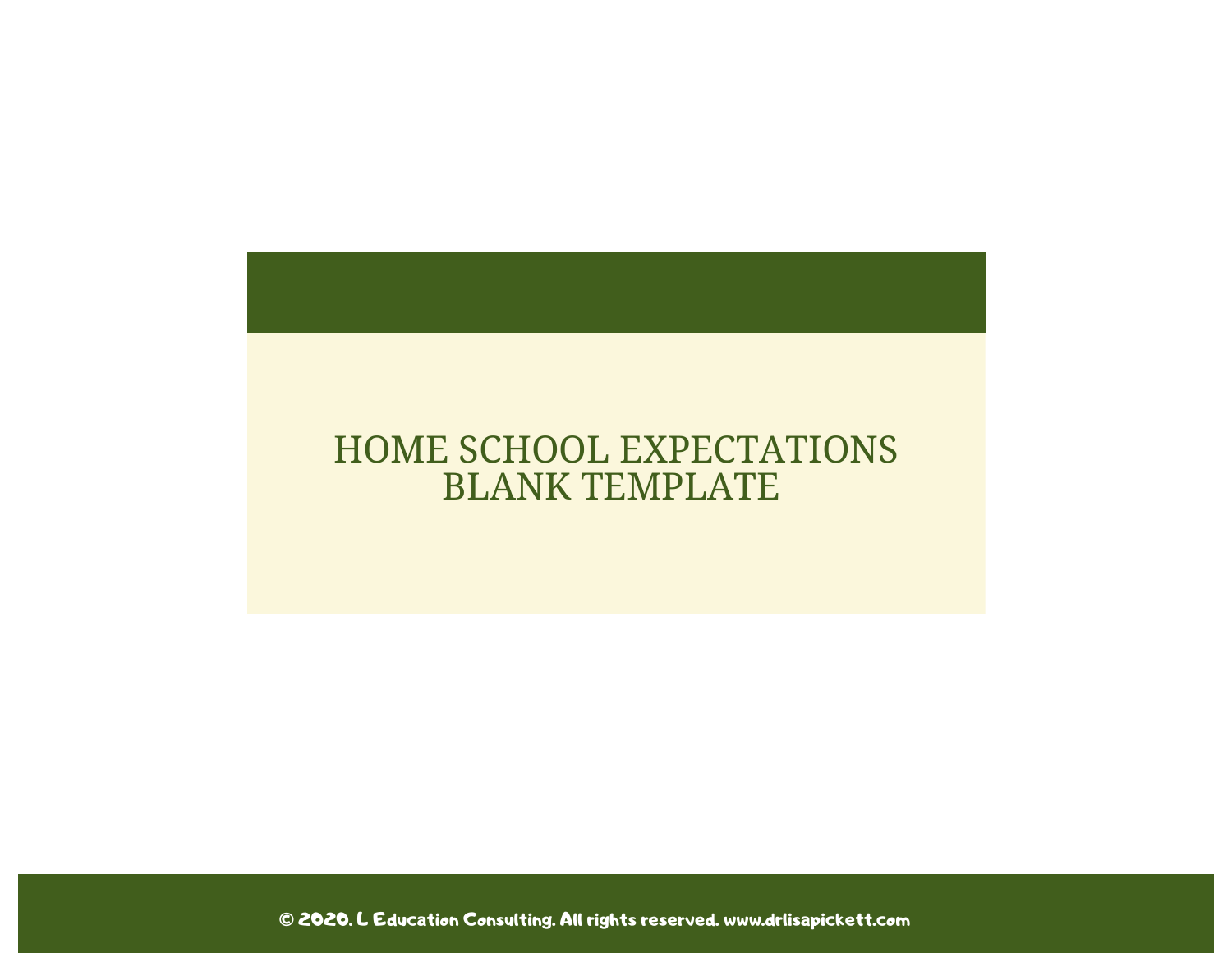### **Home School Expectations (5-10)**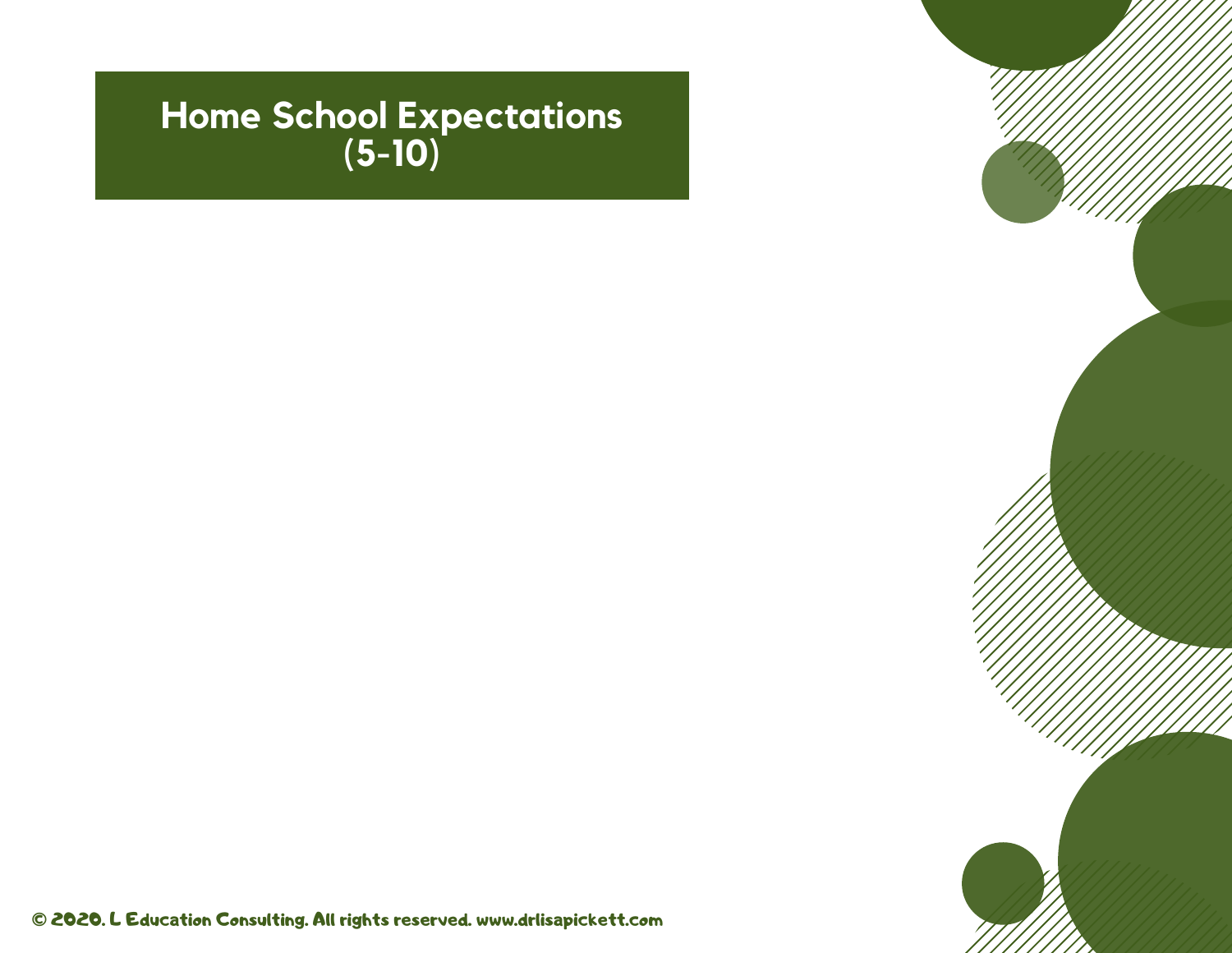### HOME SCHOOL EXPECTATIONS EXAMPLE TEMPLATE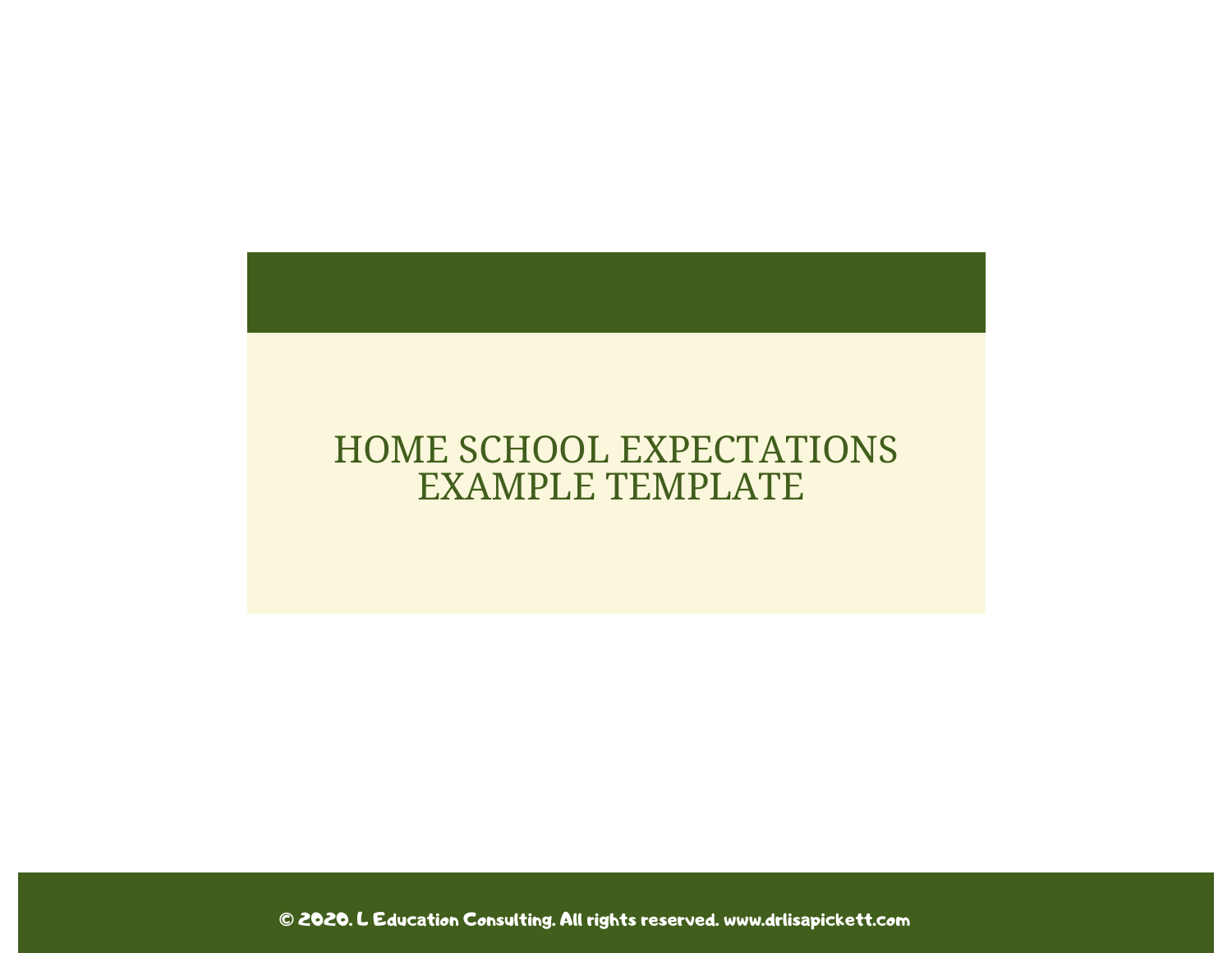#### **Home School Expectations (5-10)**

- Practice kindness
- Practice soft skills
- Be respectful
- Complete assignments to the best of your ability.
- If you have <sup>a</sup> problem, ask for help.
- Straigthen up--all day every day

*Rememer it is ok to make mistakes.*

*But, once you learn from your mistakes, you must try to do better and be better the next time.*